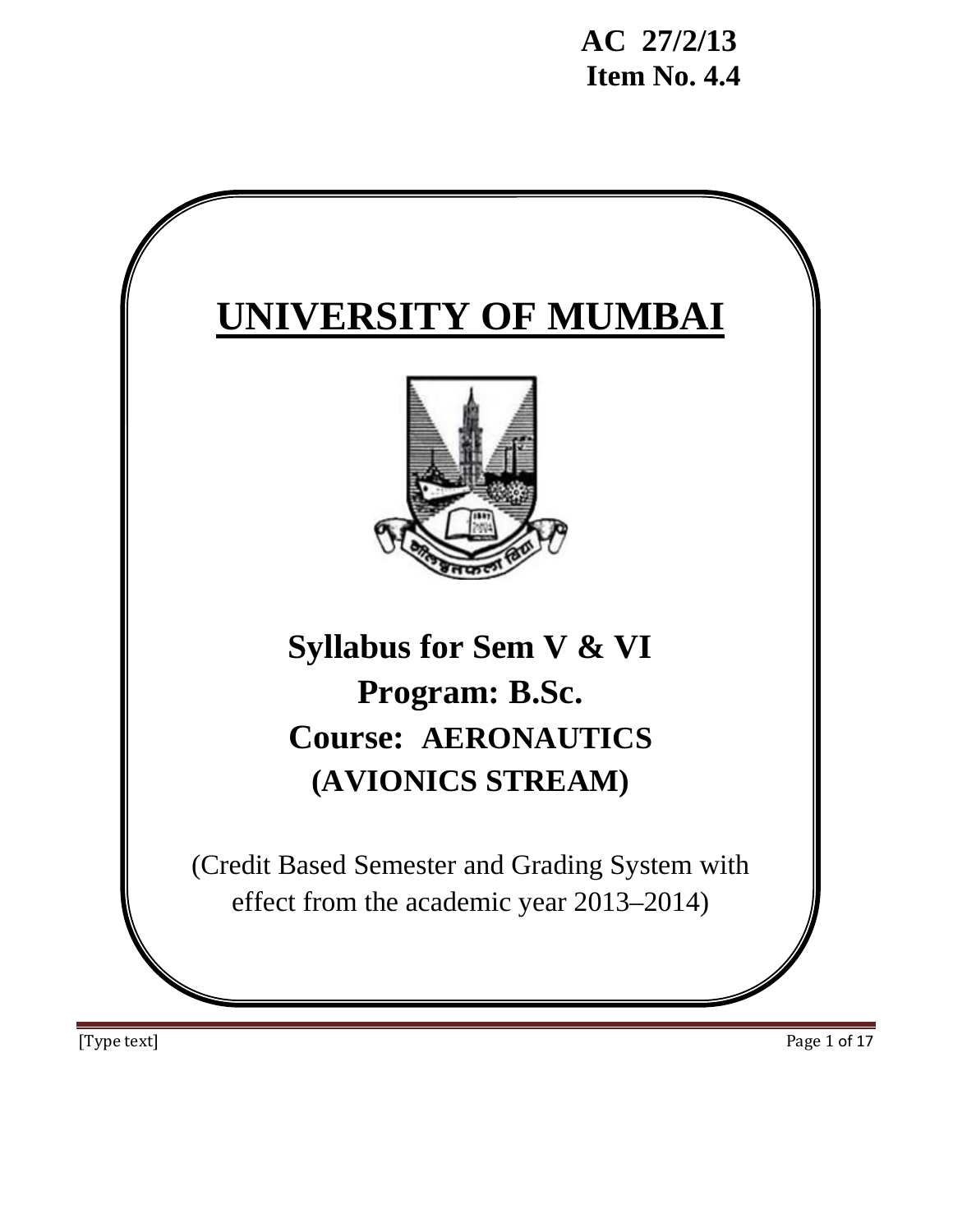# **T.Y.B.Sc. AERONAUTICS (AVIONICS STREAM) Syllabus Credit Based Semester and Grading System To be implemented from the Academic year 2013-2014**

|                    | <b>THEORY</b>              |                                |                         |                         |  |
|--------------------|----------------------------|--------------------------------|-------------------------|-------------------------|--|
| <b>Course Code</b> | <b>UNIT</b>                | <b>TOPICS</b>                  | <b>Credits</b>          | L / Week                |  |
|                    | $\mathbf I$                | <b>ENGINE IGNITION</b>         |                         |                         |  |
| <b>USARA501</b>    | $\mathbf{I}$               | <b>SYSTEM: JET</b>             | 3                       | $\overline{\mathbf{4}}$ |  |
|                    | III                        | <b>ENGINE AND</b>              |                         |                         |  |
|                    |                            | <b>PISTON ENGINE</b>           |                         |                         |  |
|                    | $\mathbf I$                | <b>AIRCRAFT</b>                |                         |                         |  |
| <b>USARA502</b>    | $\mathbf{I}$               | <b>ELECTRICAL</b>              | $\overline{\mathbf{3}}$ | $\overline{\mathbf{4}}$ |  |
|                    | III                        | <b>SYSTEM</b>                  |                         |                         |  |
|                    | $\mathbf I$                | <b>DIGITAL</b>                 |                         |                         |  |
| <b>USARA503</b>    | $\mathbf{I}$               | <b>ELECTRONICS</b>             | 3                       | $\overline{\mathbf{4}}$ |  |
|                    |                            | <b>AND</b>                     |                         |                         |  |
|                    | III                        | <b>COMPUTERS</b>               |                         |                         |  |
|                    | $\mathbf{I}$               | <b>AIRCRAFT</b>                |                         |                         |  |
| <b>USARA504</b>    | $\mathbf{I}$               | <b>RADIO</b>                   | 3                       | $\overline{\mathbf{4}}$ |  |
|                    | III                        | <b>COMMUNICATION</b>           |                         |                         |  |
|                    | $\mathbf I$                | <b>AIRCRAFT</b>                |                         |                         |  |
| <b>USARA505</b>    | $\mathbf{I}$               | <b>INSTRUMENT</b>              | 3                       | $\overline{\mathbf{4}}$ |  |
|                    | Ш                          | <b>SYSTEM</b>                  |                         |                         |  |
| <b>PRACTICALS</b>  |                            |                                |                         |                         |  |
|                    |                            | <b>ENGINE IGNITION SYSTEM:</b> |                         |                         |  |
|                    |                            | <b>JET ENGINE</b>              |                         |                         |  |
|                    |                            | <b>ENGINE IGNITION SYSTEM:</b> |                         |                         |  |
| <b>USARA5P1</b>    | <b>PISTON ENGINE</b>       |                                | $\overline{2}$          | $\overline{\mathbf{4}}$ |  |
|                    |                            | <b>AIRCRAFT INSTRUMENT</b>     |                         |                         |  |
|                    | <b>SYSTEM</b>              |                                |                         |                         |  |
| <b>USARA5P2</b>    | <b>AIRCRAFT ELECTRICAL</b> |                                |                         |                         |  |
|                    | <b>SYSTEM</b>              |                                |                         |                         |  |
|                    | <b>DIGITAL ELECTRONICS</b> |                                | 3                       | 6                       |  |
|                    | <b>AND COMPUTERS</b>       |                                |                         |                         |  |
|                    | <b>AIRCRAFT RADIO</b>      |                                |                         |                         |  |
|                    | <b>COMMUNICATION</b>       |                                |                         |                         |  |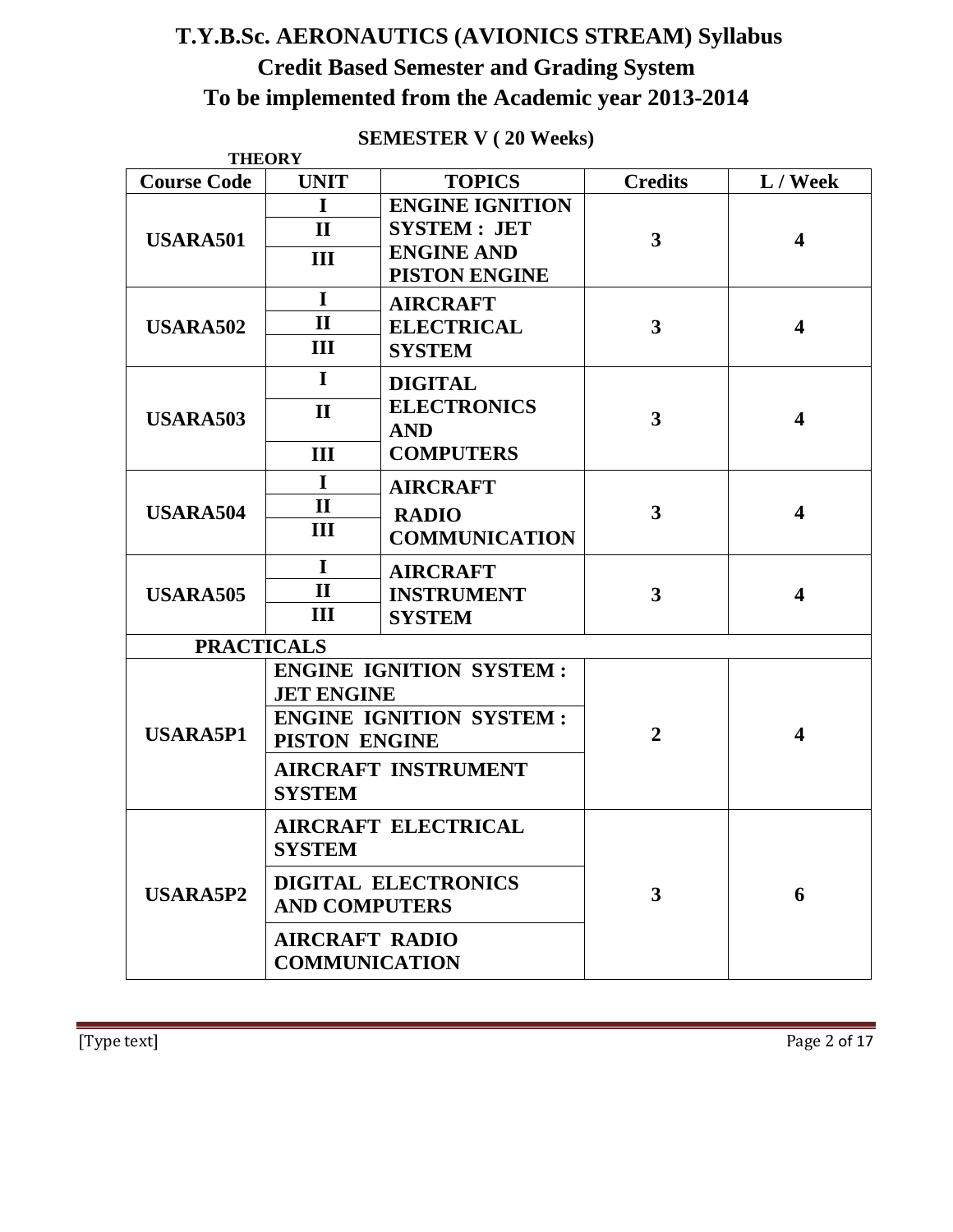| <b>Course Code</b>                                                                                                                                                                                                                                                 |                                                                                                                                                                                                                                                                | Credits                           |
|--------------------------------------------------------------------------------------------------------------------------------------------------------------------------------------------------------------------------------------------------------------------|----------------------------------------------------------------------------------------------------------------------------------------------------------------------------------------------------------------------------------------------------------------|-----------------------------------|
| <b>USARA501</b>                                                                                                                                                                                                                                                    | <b>ENGINE IGNITION SYSTEM : JET ENGINE AND PISTON ENGINE.</b><br>(THEORY)                                                                                                                                                                                      | <b>3 Credits</b><br>(70 lectures) |
|                                                                                                                                                                                                                                                                    | Unit I: Jet engine ignition systems<br>Main ignition systems, Continuous duty circuit, Auto ignition, precautions to be<br>observed while handling ignition system, Joule ratings, Intermittent duty low tension<br>ignition system with low DC voltage input. | 25 Lectures                       |
| Unit II : Jet engine ignition systems<br>High tension intermittent duty AC ignition system, AC versus DC input system, High<br><b>20 Lectures</b><br>tension ignition system, Igniter plugs, maintenance of igniter plugs, Trouble shooting of<br>ignition system. |                                                                                                                                                                                                                                                                |                                   |
| shooting of ignition system.                                                                                                                                                                                                                                       | Unit III : Piston engine ignition systems<br>Types of ignition systems, Extended duty low tension ignition system, High tension<br>ignition system, spark igniters, Glow plug igniters, maintenance of spark plugs, Trouble                                    | 25 Lectures                       |
|                                                                                                                                                                                                                                                                    | <b>Reference Book:-</b> Aircraft Gas Turbine Power Plants by C.E. Otis & Peter A. Vosbury - Chap 11.<br>Aircraft Gas Turbine Engine Technology by Irwin E. Treager - Chap 16.                                                                                  |                                   |

| <b>Course Code</b>                                                                                                                                                                                                                                                                                                                                                                                                                                                                                                                                                                                                                                                                                           |                                                                                                                                                                     | Credits                    |  |
|--------------------------------------------------------------------------------------------------------------------------------------------------------------------------------------------------------------------------------------------------------------------------------------------------------------------------------------------------------------------------------------------------------------------------------------------------------------------------------------------------------------------------------------------------------------------------------------------------------------------------------------------------------------------------------------------------------------|---------------------------------------------------------------------------------------------------------------------------------------------------------------------|----------------------------|--|
| <b>USARA502</b>                                                                                                                                                                                                                                                                                                                                                                                                                                                                                                                                                                                                                                                                                              | <b>AIRCRAFT ELECTRICITY &amp; ELECTRONICS</b><br>(THEORY)                                                                                                           | 3 Credits<br>(70 lectures) |  |
| <b>Unit I:</b> Aircraft electrical power distribution systems, general requirements of power<br>distribution systems, need for protective devices, electrical load, electrical load<br>analysis, a simple electrical system, Main power distribution systems, single engine<br>aircraft, twin engine aircraft, power distribution on composite aircraft, large aircraft<br>electrical systems, The split-bus system, parallel electrical systems, split parallel system,<br>DC electrical systems, power distribution hierarchy, Control of power distribution<br>systems, current trans-formers                                                                                                             | 25 Lectures                                                                                                                                                         |                            |  |
| <b>Unit II:</b> Design and maintenance of aircraft electrical systems, requirements for<br>electrical systems, general requirements, requirements for transport aircraft, typical<br>schematic diagrams, Identification systems for locating electrical components aircraft<br>lights, position lights, anti- collusion lights, landing lights, instrument lights, warning lights,<br><b>20 Lectures</b><br>Ianding gear circuits, large aircraft electrical systems, lighting circuits, Flight<br>compartment lights passenger compartment lights , general lighting systems landing<br>gear control circuits, built in test equipments electronic control units, equipment<br>cooling, static dischargers, |                                                                                                                                                                     |                            |  |
| <b>Unit III :</b> Maintenance and troubleshooting of electrical system, general<br>requirements, inspection schedule, Multi meter trouble shooting, volt meter trouble<br>25 Lectures<br>shooting, voltmeter and composite aircraft, ohmmeter trouble shooting, trouble<br>shooting with built in test equipment, centralized fault display system, electro static<br>discharge sensitive equipments System.                                                                                                                                                                                                                                                                                                 |                                                                                                                                                                     |                            |  |
| Chap :- 1i &12.                                                                                                                                                                                                                                                                                                                                                                                                                                                                                                                                                                                                                                                                                              | Reference Book: Aircraft Electricity and Electronics by T.K.Eismin, R.D.Bent & J.L.Mckinley -<br>Aircraft Electricity System by E.H.J. Pallet- Chap :- 2,4,5,7 & 8. |                            |  |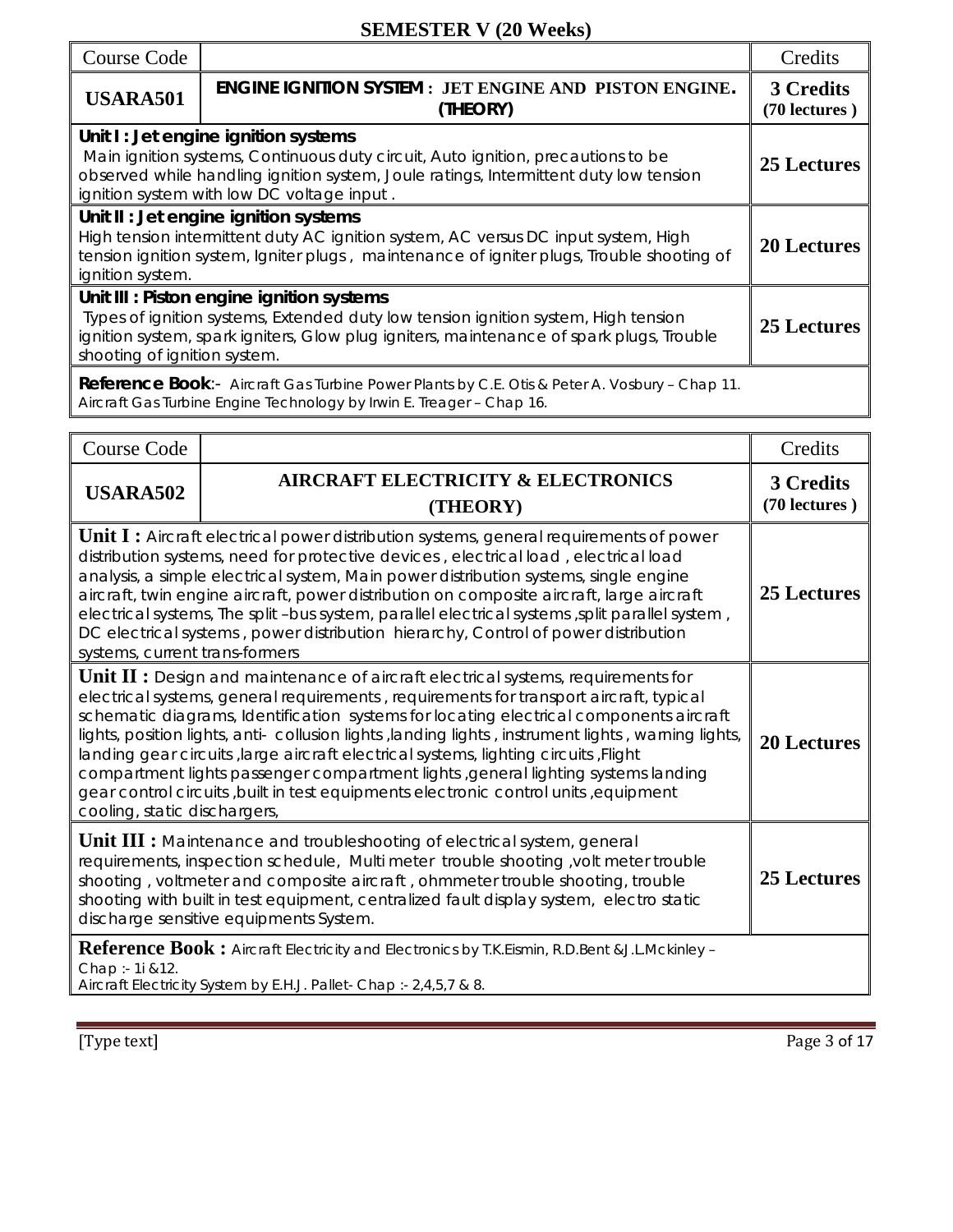| Course Code                                                                                                                                                                        |                                                                                                                                                                                                                                                                                                                                   | Credits            |  |  |
|------------------------------------------------------------------------------------------------------------------------------------------------------------------------------------|-----------------------------------------------------------------------------------------------------------------------------------------------------------------------------------------------------------------------------------------------------------------------------------------------------------------------------------|--------------------|--|--|
| <b>USARA503</b>                                                                                                                                                                    | <b>DIGITAL ELECTRONICS AND COMPUTERS</b><br>(THEORY)                                                                                                                                                                                                                                                                              |                    |  |  |
|                                                                                                                                                                                    | <b>Unit I:</b> Digital data transfer system, ARINC 429,629, bus system, fiber optic system,<br>Advantages, disadvantages, operation, system details. ESDS equipment handling,<br>storage, precautions. EMI - Electro Magnetic Interference, sources, effects, prevention,<br>electro magnetic compatibility. Software management. | <b>20 Lectures</b> |  |  |
| <b>Unit II:</b> Computers – types, description, function of hardware, languages, machine<br>25 Lectures<br>language, simple programming. Assembly language, Use of World Wide Web. |                                                                                                                                                                                                                                                                                                                                   |                    |  |  |
| 25 Lectures<br><b>Unit III :</b> Micro processor -Operation of various registers, CPU, I/O, interfacing, data<br>buses, programming using 8085.                                    |                                                                                                                                                                                                                                                                                                                                   |                    |  |  |
|                                                                                                                                                                                    | Reference Book: Fundamentals of Microprocessors and Micro computers -by B Ram.<br>Aircraft Digital Electronics and Computer System by Mike Tooley - Chap:- 4,6,7,10,12,13 & 14.                                                                                                                                                   |                    |  |  |

| Course Code                                                                                                                                           |                                                                                                                                                                                                                                                                                                                                                         | Credits |  |  |
|-------------------------------------------------------------------------------------------------------------------------------------------------------|---------------------------------------------------------------------------------------------------------------------------------------------------------------------------------------------------------------------------------------------------------------------------------------------------------------------------------------------------------|---------|--|--|
| <b>USARA504</b>                                                                                                                                       | <b>AIRCRAFT RADIO COMMUNICATION</b><br>(THEORY)                                                                                                                                                                                                                                                                                                         |         |  |  |
| <b>Unit I:</b> VHF Omni range Nav System, Microwave Landing System, VLF /Omega<br>Navigation system, LORAN Navigation system, Area Navigation System. | 25 Lectures                                                                                                                                                                                                                                                                                                                                             |         |  |  |
| <b>Unit II:</b> TCAS, ATC transponders, Weather Radar System, Radio Altimeter, Arinc<br>Communication & reporting.                                    |                                                                                                                                                                                                                                                                                                                                                         |         |  |  |
| <b>Unit III:</b> GPWS, Audio Integration System, Principles of Satellite communication, GPS,<br><b>GLONASS.</b>                                       |                                                                                                                                                                                                                                                                                                                                                         |         |  |  |
|                                                                                                                                                       | <b>Reference Book:</b> Avionics Fundamentals by Jeppesen - Chap:- 9,10,12,15,18,&24.<br>Aircraft Communication and Navigation System by Mike Tooley & D. Wyatt -<br>Chap: - 9,10,13,14,16,18,20,21&22.<br>Aircraft Radio Systems by James Powell - Chap :- 4,6,7,8,9,10.11&12<br>Avionics Training by Len Buckwalter - Chap :- 5,6,9,11,14,15,16,19&20. |         |  |  |

| Course Code                                                                                                                                                                                                                                            |                                               | Credits      |  |  |
|--------------------------------------------------------------------------------------------------------------------------------------------------------------------------------------------------------------------------------------------------------|-----------------------------------------------|--------------|--|--|
| <b>USARA505</b>                                                                                                                                                                                                                                        | <b>AIRCRAFT INSTRUMENT SYSTEM</b><br>(THEORY) |              |  |  |
| <b>Unit I:</b> Electronic display, EFIS (Electronic flight instrument system), Electronic<br>Instruments for Engine & Airframe system control, EICAS(Engine indicating and crew<br>alerting system), ECAM (Electronic centralized aircraft monitoring. | 25 Lectures                                   |              |  |  |
| <b>Unit II:</b> Auto throttle system, INS/IRS(Inertial reference system), Stall warning system.                                                                                                                                                        | <b>20 Lectures</b>                            |              |  |  |
| <b>Unit III:</b> Flight Data Recorder System, Flight management system, Maintenance<br>25 Lectures<br>Trouble shooting.                                                                                                                                |                                               |              |  |  |
| <b>Reference Book:</b> Aircraft Instrument and Integrated System(4th Edition)E.H.J.Pallet: - Chap<br>11, 12, 13, 14, 15, 16 & 17<br>Avionics Training: Systems, Installation and Trouble Shooting by Len Buckwalter :- Chap. 18                        |                                               |              |  |  |
| [Type text]                                                                                                                                                                                                                                            |                                               | Page 4 of 17 |  |  |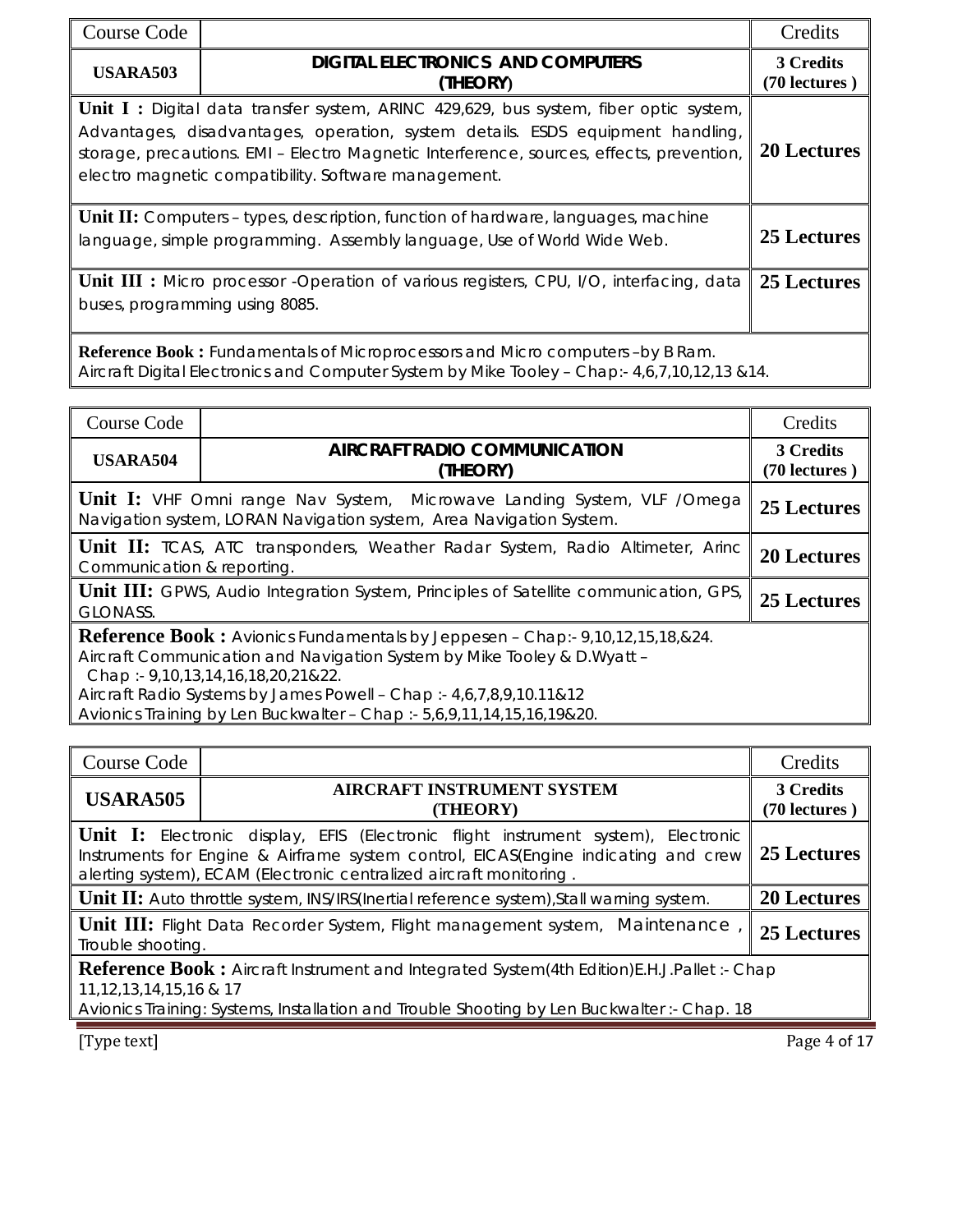| <b>Course Code</b>                          |                                                                                                                                                                                                                                                                                                                                                                                                                                                                                                                                                                                                                                                                                                                                                                                                                                                                                          | Credits                         |
|---------------------------------------------|------------------------------------------------------------------------------------------------------------------------------------------------------------------------------------------------------------------------------------------------------------------------------------------------------------------------------------------------------------------------------------------------------------------------------------------------------------------------------------------------------------------------------------------------------------------------------------------------------------------------------------------------------------------------------------------------------------------------------------------------------------------------------------------------------------------------------------------------------------------------------------------|---------------------------------|
| <b>USARA5P1</b>                             | (PRACTICALS)<br>• ENGINE IGNITION SYSTEM.<br>AIRCRAFT INSTRUMENT SYSTEM                                                                                                                                                                                                                                                                                                                                                                                                                                                                                                                                                                                                                                                                                                                                                                                                                  | 2 Credits<br>$(60$ lectures $)$ |
|                                             | UNIT I: Ignition system - Jet Engine                                                                                                                                                                                                                                                                                                                                                                                                                                                                                                                                                                                                                                                                                                                                                                                                                                                     |                                 |
| location.<br>unserviceable?                 | 1. Name the components used in ignition system on the engine. Give their purpose and<br>2. Name and locate the different switches in the cockpit relating to ignition system of jet<br>engine. When and how are these switches used?<br>3. Draw and explain the purpose and construction of igniter plugs. Give the number<br>and location of these igniter plugs on engine.<br>4. Give the different types of electrical power supply to ignition system on aircraft and<br>where are these located? What type is the battery and how is it serviced?<br>5. How is ignition system checked/ tested on aircraft and engine.<br>6. How are igniter plugs inspected/ serviced? What precautions are necessary while<br>handling the igniter plugs on ignition system? How are the igniter plugs disposed if<br>7. Which portion of ignition system, wiring is radio shielded, why and how? | 20Lectures                      |
|                                             | <b>UNIT II: Ignition system - Reciprocating Engine (Piston Engine)</b>                                                                                                                                                                                                                                                                                                                                                                                                                                                                                                                                                                                                                                                                                                                                                                                                                   |                                 |
| location and number.                        | 1. Name the different components used on ignition system. Give their purpose,<br>2. Explain with diagram the construction and working of magneto.<br>3. How are the magnetos serviced and their timing adjusted<br>4. Draw and explain the construction of a spark plug. Give their number and location<br>5. How are spark plugs inspected, serviced and rotated.<br>6. How is harnesses constructed. Why and how are these radio shielded?<br>7. Draw and explain the purpose of a booster coil. Give their number and location                                                                                                                                                                                                                                                                                                                                                        | 20Lectures                      |
|                                             | <b>UNIT III: Aircraft Instrument system -</b>                                                                                                                                                                                                                                                                                                                                                                                                                                                                                                                                                                                                                                                                                                                                                                                                                                            |                                 |
| 1.<br>mockup.<br>2.<br>3.<br>4.<br>5.<br>6. | Measurement of cylinder head temperature with thermocouple principle<br>Measurement of engine speed with tachometer principle mockup.<br>Compass Swinging procedure.<br>Practice of connecting primary control surfaces to control column through the<br>linkages and their operation.<br>Leak test of ASI mockup.<br>Measurement of pressure with the help of U tube manometer.<br>7. Familiarization, calibration and bench test of ASI , altimeter, VSI.                                                                                                                                                                                                                                                                                                                                                                                                                              | 20Lectures                      |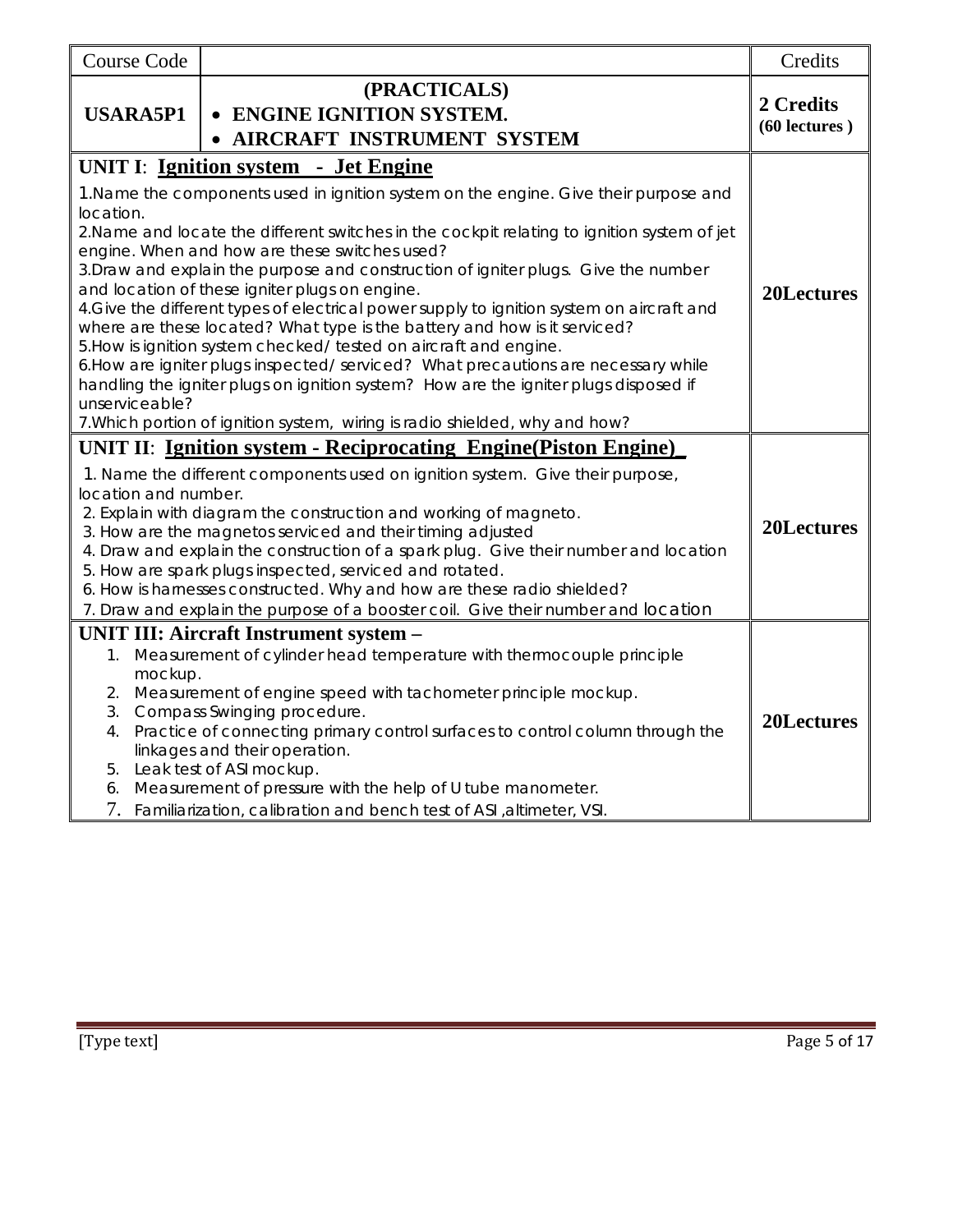| <b>Course Code</b>                                                                                                                                                                                                                                                                                     | (PRACTICALS)                                                                                                                                                                                                                                                                                                                                                                                                                                                             | Credits            |
|--------------------------------------------------------------------------------------------------------------------------------------------------------------------------------------------------------------------------------------------------------------------------------------------------------|--------------------------------------------------------------------------------------------------------------------------------------------------------------------------------------------------------------------------------------------------------------------------------------------------------------------------------------------------------------------------------------------------------------------------------------------------------------------------|--------------------|
| <b>USARA5P2</b>                                                                                                                                                                                                                                                                                        | 3 Credits<br>(90 lectures)                                                                                                                                                                                                                                                                                                                                                                                                                                               |                    |
|                                                                                                                                                                                                                                                                                                        | Unit I: AIRCRAFT ELECTRICITY & ELCTRONICS                                                                                                                                                                                                                                                                                                                                                                                                                                |                    |
| CB, fuses etc,                                                                                                                                                                                                                                                                                         | 1. Practicals on demonstration of general electrical distribution system such as DB, JB,                                                                                                                                                                                                                                                                                                                                                                                 |                    |
|                                                                                                                                                                                                                                                                                                        | Methods used for identification of the cable, plugs, sockets, wire and cable looms etc.<br>2. Familiarization with securing of cable looms on aircraft.<br>3. Familiarization with securing of cable looms on aircraft.<br>4. Familiarization with aircraft warning lights and navigation lights, anti-collision lights and                                                                                                                                              |                    |
| strobe lights etc.<br>5 Familiarization with equipments used for voltage control and protection system such<br>as voltage regulators, cutouts, equalizing circuits and current limiters etc.<br>6. Familiarization with aircraft invertors and its controls<br>7. Use of aircraft inspection schedules |                                                                                                                                                                                                                                                                                                                                                                                                                                                                          |                    |
|                                                                                                                                                                                                                                                                                                        | 8. Use of common electrical test requirements for fault analysis on electrical installations.<br>9. Use of built in test equipments (bite test).<br>10. Familiarization with aircraft static discharges.<br>11. Identification of aircraft wires and fault analyzing etc.                                                                                                                                                                                                |                    |
|                                                                                                                                                                                                                                                                                                        | Unit II: DIGITAL ELECTRONICS AND COMPUTERS                                                                                                                                                                                                                                                                                                                                                                                                                               |                    |
| function.                                                                                                                                                                                                                                                                                              | 1. Study the performance of semi conductor diode, transistors applications.<br>2. Study of basic computer, basic MS word 2007 for windows.<br>3. Study of basic micro soft, Excel 2007 for windows.<br>4. Study of basic power point 2007 for windows.<br>5. Introduction to hyper text mark up language.<br>6. Demonstrate operation of microprocessor 8085 (trainer kit) and verify ADC 0809<br>7. Verify programme for rolling display on LCD using trainer kit 8085. | <b>30 Lectures</b> |
|                                                                                                                                                                                                                                                                                                        | Unit III: AIRCRAFT RADIO COMMUNICATION                                                                                                                                                                                                                                                                                                                                                                                                                                   |                    |
|                                                                                                                                                                                                                                                                                                        | 1. Study the operation of basic transmitter and receiver.<br>2. Familiarization of tools used for repair of cables, replacement of connectors.<br>3. Identify components and testing of communication system.<br>4. Identification and familiarization of weather radar system.                                                                                                                                                                                          | <b>30 Lectures</b> |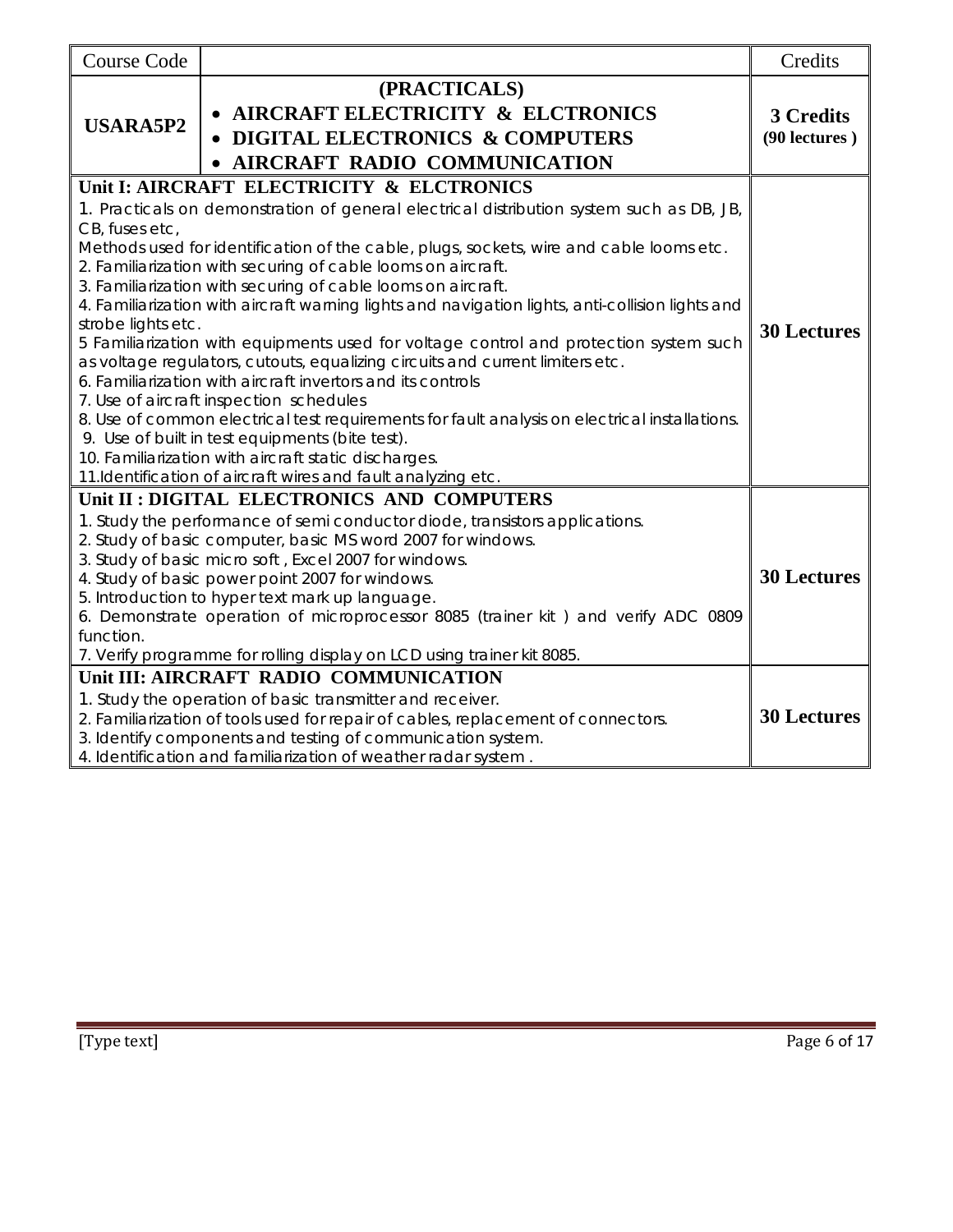# **SCHEME OF EXAMINATION**

| Course                          |                                                                                                       | <b>Theory</b> |                 | <b>Practical</b> |                 |              | <b>Duration</b> |            |
|---------------------------------|-------------------------------------------------------------------------------------------------------|---------------|-----------------|------------------|-----------------|--------------|-----------------|------------|
| Code                            | <b>Title of the Course</b>                                                                            | Written       | <b>Internal</b> | Sem.<br>End      | <b>Internal</b> | <b>Total</b> | Written         | Sem<br>End |
| <b>USARA</b><br>501             | <b>Aircraft Fuel</b><br>system and<br>Engine Ignition<br>system.                                      | 60            | 40              |                  |                 | 100          | 2 Hrs.          |            |
| <b>USARA</b><br>502             | <b>Aircraft Electrical</b><br>System                                                                  | 60            | 40              |                  |                 | 100          | 2 Hrs.          |            |
| <b>USARA</b><br>503             | <b>Digital Electronics</b>                                                                            | 60            | 40              |                  |                 | 100          | 2 Hrs.          |            |
| <b>USARA</b><br>504             | <b>Aircraft Radio</b><br>Communication                                                                | 60            | 40              |                  |                 | 100          | 2 Hrs.          |            |
| <b>USARA</b><br>505             | Aircraft Instrument<br>System                                                                         | 60            | 40              | $- -$            |                 | 100          | 2 Hrs.          |            |
| <b>USARA</b><br>5P1             | Aircraft Fuel system<br>and Engine Ignition<br>system.<br>Aircraft Instrument<br>System               |               | --              | 100              |                 | 100          |                 | 4 Hrs.     |
| <b>USARA</b><br>5P <sub>2</sub> | <b>Aircraft Electrical</b><br>System<br><b>Digital Electronics</b><br>Aircraft Radio<br>Communication |               | --              | 100              |                 | 100          |                 | 4 Hrs.     |
|                                 |                                                                                                       | <b>Total</b>  |                 |                  |                 | 700          |                 |            |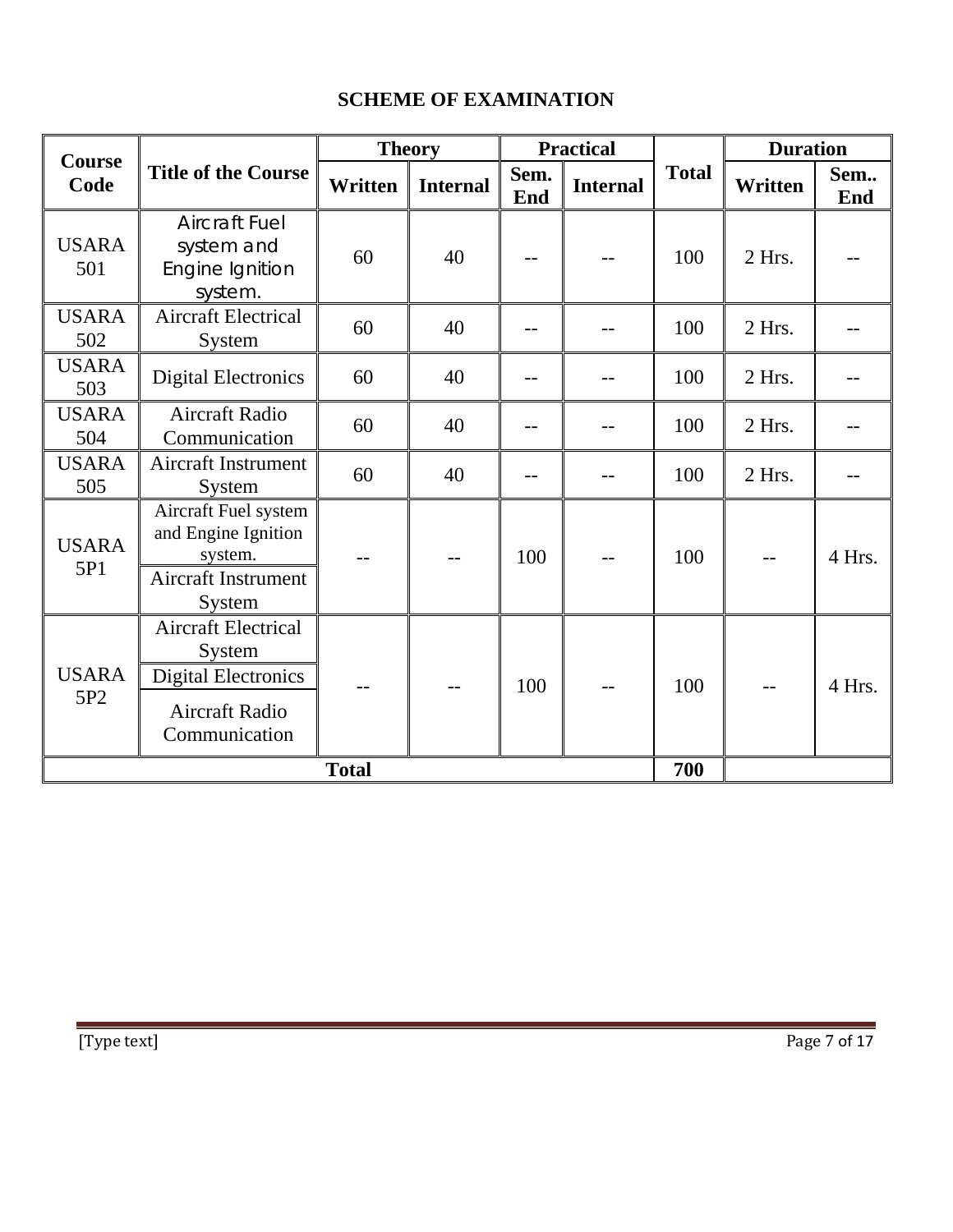## **EVALUATION PATTERN**

## **Theory Evaluation**

| <b>Internal</b> | <b>Semester End</b> | <b>Duration</b> | <b>Marks</b> |
|-----------------|---------------------|-----------------|--------------|
| 40Marks         | 60 Marks            | 2 Hrs           | 100          |

## **Internal Evaluation - For Theory**

| <b>Sr</b>        | Particulars                                                                 | <b>Marks</b> |
|------------------|-----------------------------------------------------------------------------|--------------|
| N <sub>o</sub>   |                                                                             |              |
|                  | One Class Test/Case Study/Online examination conducted in the given         | 20 Marks     |
|                  | semester.                                                                   |              |
| 2.               | One Assignment based in curriculum to be assessed by the teacher concerned. | 10 Marks     |
| 3.               | Active participation in routine class instructional deliveries.             | 05 Marks     |
| $\overline{4}$ . | Overall conduct as a responsible learner, communication and leadership      | 05 Marks     |
|                  | qualities in organizing related academic activities.                        |              |

## **Semester End - Exam**

#### **In Each Paper**

| Q. No.       | Unit | <b>Max Marks</b> | <b>Marks with Internal</b><br>Option |
|--------------|------|------------------|--------------------------------------|
|              |      | 15               |                                      |
|              |      | 15               |                                      |
|              |      | 15               |                                      |
|              |      | 15               | 30                                   |
| <b>Total</b> |      | 60               | 120                                  |

### **All Questions Compulsory**

## **Practical Evaluation :-**

## **External Examination**

# **Semester End : 100 Marks Duration : 4 Hrs**

| Sr. | <b>Particulars for External Practical Examination</b> | <b>Marks</b> |           |
|-----|-------------------------------------------------------|--------------|-----------|
| No. |                                                       |              |           |
|     | <b>Semester End Practical Examination</b>             |              | 100 Marks |
|     | <b>Laboratory Work</b>                                | 80 Marks     |           |
|     | Journal                                               | 10 Marks     |           |
|     | Viva                                                  | 10 Marks     |           |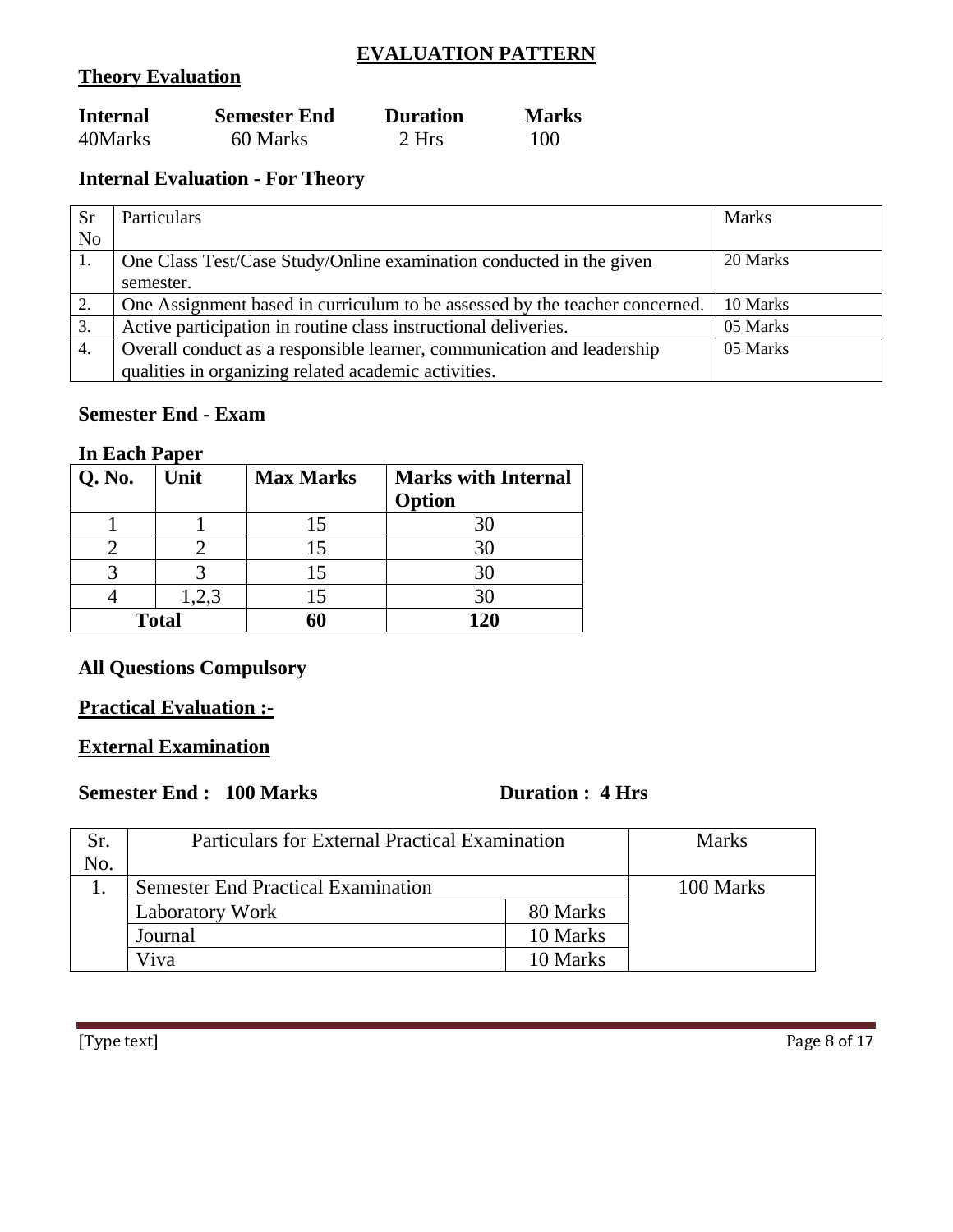# **T.Y.B.Sc. AERONAUTICS (AVIONICS STREAM) Syllabus Credit Based and Grading System To be implemented from the Academic year 2013-2014**

# **SEMESTER VI (20 Weeks)**

|                                                                                                                                                             | <b>THEORY</b>                                                                                     |                                                                                                                                                                                                                |                |                         |
|-------------------------------------------------------------------------------------------------------------------------------------------------------------|---------------------------------------------------------------------------------------------------|----------------------------------------------------------------------------------------------------------------------------------------------------------------------------------------------------------------|----------------|-------------------------|
| <b>Course Code</b>                                                                                                                                          | <b>UNIT</b>                                                                                       | <b>TOPICS</b>                                                                                                                                                                                                  | <b>Credits</b> | L / Week                |
| <b>USARA601</b>                                                                                                                                             | <b>AIRCRAFT ELECTRICITY:</b><br>$\mathbf I$<br><b>SNAG ANALYSIS &amp;</b><br><b>RECTIFICATION</b> |                                                                                                                                                                                                                | $\overline{2}$ | $\overline{\mathbf{4}}$ |
|                                                                                                                                                             | $\mathbf{H}$                                                                                      | <b>AIRCRAFT INSTRUMENT:</b><br><b>SNAG ANALYSIS &amp;</b><br><b>RECTIFICATION</b>                                                                                                                              |                |                         |
| <b>USARA602</b>                                                                                                                                             | $\mathbf I$                                                                                       | <b>DIGITAL ELECTRONICS &amp;</b><br><b>COMPUTERS: SNAG</b><br><b>ANALYSIS &amp; RECTIFICATION</b><br>$\overline{2}$<br><b>AIRCRAFT RADIO</b><br><b>NAVIGATION: SNAG</b><br><b>ANALYSIS &amp; RECTIFICATION</b> |                | $\overline{\mathbf{4}}$ |
|                                                                                                                                                             | $\mathbf H$                                                                                       |                                                                                                                                                                                                                |                |                         |
| <b>USARA603</b><br>$\mathbf I$                                                                                                                              |                                                                                                   | <b>GROUND HANDLING AND</b><br><b>DOCUMENTATION</b>                                                                                                                                                             | $\overline{2}$ | $\overline{\mathbf{4}}$ |
|                                                                                                                                                             | <b>PRACTICALS</b>                                                                                 |                                                                                                                                                                                                                |                |                         |
| <b>AIRCRAFT ELECTRICITY SNAG</b><br><b>ANALYSIS &amp; RECTIFICATION</b><br><b>USARA6P1</b><br><b>INSTRUMENT SNAG ANALYSIS &amp;</b><br><b>RECTIFICATION</b> |                                                                                                   | 5                                                                                                                                                                                                              | 10             |                         |
| <b>USARA6P2</b>                                                                                                                                             |                                                                                                   | <b>DIGITAL ELECTRONICS &amp;</b><br><b>COMPUTERS SNAG ANALYSIS &amp;</b><br><b>RECTIFICATION</b><br><b>RADIO NAVIGATION SNAG ANALYSIS</b><br><b>&amp; RECTIFICATION</b>                                        | 5              | 10                      |
| <b>USARA6P3</b>                                                                                                                                             |                                                                                                   | <b>GROUND HANDLING AND</b><br><b>DOCUMENTATION</b>                                                                                                                                                             | 4              | 9                       |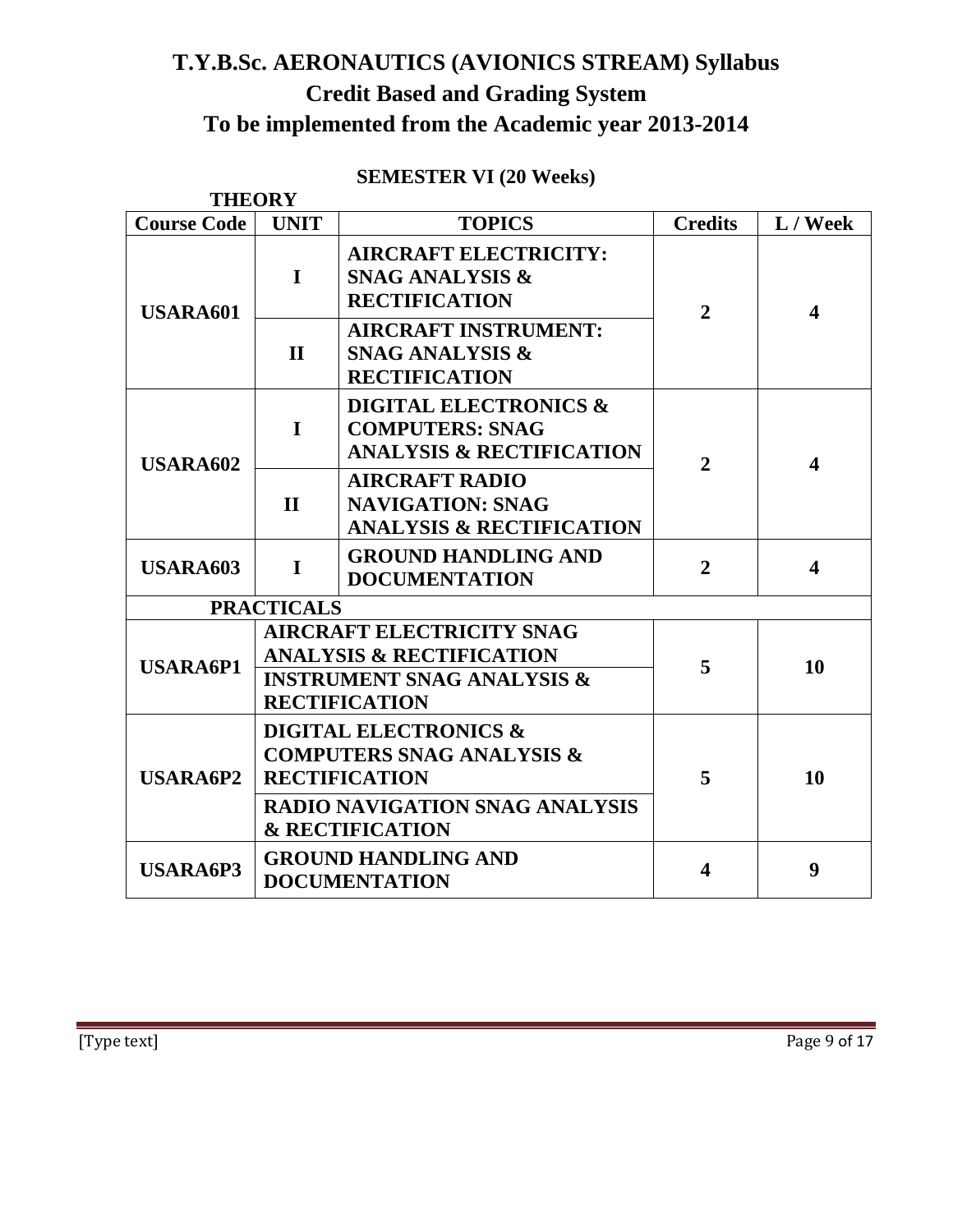# **SEMESTER VI ( 20 Weeks)**

| Course Code                                                                                                                                                                                                                                                |                                                                                                                                                                                                                                                                        | Credits                    |
|------------------------------------------------------------------------------------------------------------------------------------------------------------------------------------------------------------------------------------------------------------|------------------------------------------------------------------------------------------------------------------------------------------------------------------------------------------------------------------------------------------------------------------------|----------------------------|
| <b>USARA601</b>                                                                                                                                                                                                                                            | AIRCRAFT ELECTRICITY, AIRCRAFT INSTRUMENT<br>SNAG ANALYSIS & RECTIFICATION, GROUND<br><b>HANDLING AND DOCUMENTATION</b><br>(THEORY)                                                                                                                                    | 2 Credits<br>(40 lectures) |
| Unit I: AIRCRAFT ELECTRICITY ANALYSIS & RECTIFICATION The<br>snags in the aircraft systems pertaining to syllabus covered in Semester 1 to<br>Semester 5 for Aircraft Electrical systems. The snag analysis, reason finding and<br>rectification required. | <b>20 Lectures</b>                                                                                                                                                                                                                                                     |                            |
|                                                                                                                                                                                                                                                            | Unit II: AIRCRAFT INSTRUMENT SNAG ANALYSIS &<br><b>RECTIFICATION</b> The snags in the aircraft systems pertaining to syllabus<br>covered in Semester 1 to Semester 5 for Aircraft Instrument systems. The snag<br>analysis, reason finding and rectification required. | <b>20 Lectures</b>         |

| Course Code                                                                                                                                                                                                                                                           |                                                                                                           | Credits                    |  |
|-----------------------------------------------------------------------------------------------------------------------------------------------------------------------------------------------------------------------------------------------------------------------|-----------------------------------------------------------------------------------------------------------|----------------------------|--|
| <b>USARA602</b>                                                                                                                                                                                                                                                       | DIGITAL ELECTRONICS & COMPUTERS, RADIO<br><b>NAVIGATION SNAG ANALYSIS &amp; RECTIFICATION</b><br>(THEORY) | 2 Credits<br>(40 lectures) |  |
| Unit I: DIGITAL ELECTRONICS SNAG ANALYSIS & RECTIFICATION<br>The snags in the aircraft systems pertaining to syllabus covered in Semester 1 to<br>Semester 5 for Aircraft Digital Technology. The snag analysis, reason finding and<br>rectification required.        |                                                                                                           |                            |  |
| Unit II: RADIO NAVIGATION SNAG ANALYSIS & RECTIFICATION<br>The snags in the aircraft systems pertaining to syllabus covered in Semester 1 to<br>Semester 5 for Aircraft Radio communication systems. The snag analysis,<br>reason finding and rectification required. |                                                                                                           |                            |  |

| <b>Course Code</b> |                                                                                                                                                                                                                                                                                                                                                                                                                                                                                               | Credits                    |
|--------------------|-----------------------------------------------------------------------------------------------------------------------------------------------------------------------------------------------------------------------------------------------------------------------------------------------------------------------------------------------------------------------------------------------------------------------------------------------------------------------------------------------|----------------------------|
|                    | <b>GROUND HANDLING AND DOCUMENTATION</b><br>(THEORY)                                                                                                                                                                                                                                                                                                                                                                                                                                          | 2 Credits<br>(40 lectures) |
| <b>USARA603</b>    | Ground handling and ground support and safety equipment's;<br>Engines starting precautions; Propeller and Turbine Engines; Hot<br>and hung starts; Use of ground equipment for hydraulic power;<br>air-conditioning; Electrical Power; Fuelling of aircraft;<br>precautions in servicing oil or fuel; servicing Oxygen system;<br>Lashing and mooring of light and heavy aircraft; Taxing and<br>marshalling, Jacking of aircraft; Cold weather handling.<br>Documentation of all practicals. | <b>40 Lectures</b>         |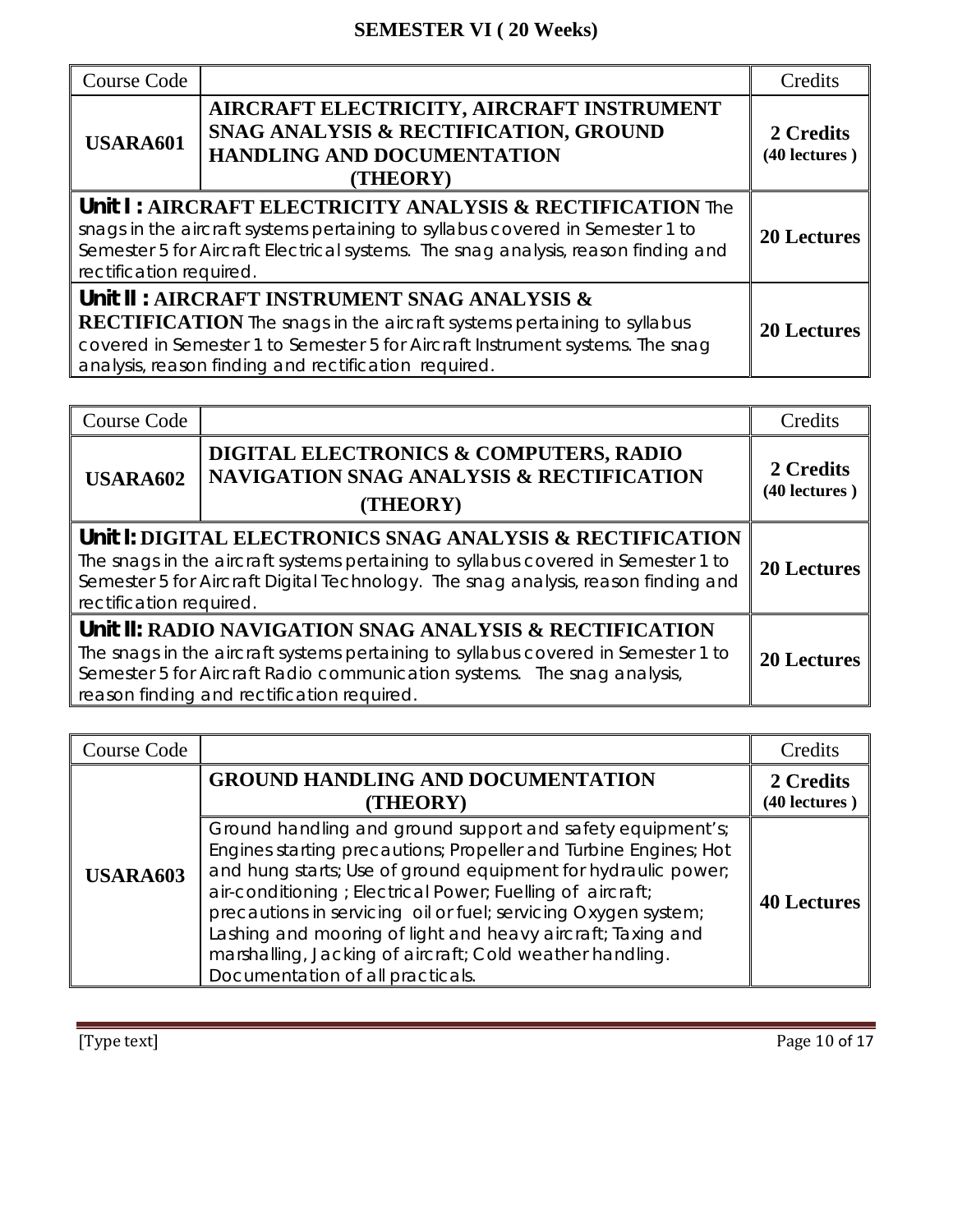| <b>Course Code</b>                                                                           |                                                                                                                                                                    | Credits                              |  |
|----------------------------------------------------------------------------------------------|--------------------------------------------------------------------------------------------------------------------------------------------------------------------|--------------------------------------|--|
| <b>USARA6P1</b>                                                                              | (PRACTICALS)<br><b>AIRCRAFT ELECTRICITY SNAG ANALYSIS &amp;</b><br><b>RECTIFICATION</b><br>(PRACTICALS)<br><b>INSTRUMENT SNAG ANALYSIS &amp; RECTIFICATION</b>     | <b>5 Credits</b><br>$(150$ lectures) |  |
| UNIT I:                                                                                      | AIRCRAFT ELECTRICITY SNAG<br><b>ANALYSIS</b><br>$\boldsymbol{\alpha}$                                                                                              |                                      |  |
| <b>RECTIFICATION -</b>                                                                       |                                                                                                                                                                    |                                      |  |
| relay chattering etc.                                                                        | 1. Practicals on defect rectification of aircraft power supply system<br>such as GPU not Getting connected to aircraft. Low battery voltage, ground                |                                      |  |
|                                                                                              | 2. Practicals on defect rectification on aircraft power supply distribution system<br>such as voltage regulators malfunctioning, adjustment of voltage on aircraft |                                      |  |
| etc.                                                                                         |                                                                                                                                                                    |                                      |  |
|                                                                                              | 3. Praticals on defect rectification on navigation, anti-collision and landing lights                                                                              | <b>75 Lectures</b>                   |  |
| etc.                                                                                         |                                                                                                                                                                    |                                      |  |
|                                                                                              | 4. Practicals on inverter circuits, main inverter, standby and emergency inverter                                                                                  |                                      |  |
|                                                                                              | 5. Practicals on removal, inspection and fitting of anti-collision lights.<br>6.Practicals on servicing of GPU, charging, cleaning, checking of electrolyte        |                                      |  |
| level and specific gravity.                                                                  |                                                                                                                                                                    |                                      |  |
| 7. Checking the serviceability, inspection, removal and fitting of landing lights            |                                                                                                                                                                    |                                      |  |
| and taxiing lights etc.                                                                      |                                                                                                                                                                    |                                      |  |
|                                                                                              | UNIT II: INSTRUMENT SNAG ANALYSIS & RECTIFICATION -                                                                                                                |                                      |  |
|                                                                                              | 1. Operational check of wing low fuel warning light system                                                                                                         |                                      |  |
| 2. Fuel quantity indicator calibration<br>3. Removal & installation of Thermo-couple harness |                                                                                                                                                                    |                                      |  |
|                                                                                              | 4. Resistance and Insulation check of thermo-couple harness and its leads                                                                                          |                                      |  |
|                                                                                              | 5. Adjusting and Testing of EGT indicating system                                                                                                                  |                                      |  |
|                                                                                              | 6. Removal and installation of static port                                                                                                                         |                                      |  |
|                                                                                              | 7. Functional Test of Oil Pressure Transmitter                                                                                                                     |                                      |  |
|                                                                                              | 8. Oil Pressure Transmitter Test & Adjustment                                                                                                                      |                                      |  |
|                                                                                              | 9. Oil pressure switch & transmitter removal & installation                                                                                                        |                                      |  |
|                                                                                              | 10. Pitot system leakage check                                                                                                                                     | <b>75 Lectures</b>                   |  |
|                                                                                              | 11. Altitude pressure switch functional test                                                                                                                       |                                      |  |
|                                                                                              | 12. Calibration of Flux valve - Directisyn<br>13. Fuel flow transmitter removal and installation                                                                   |                                      |  |
|                                                                                              | 14. Fuel flow indicator adjustment                                                                                                                                 |                                      |  |
| 15. Compensation of Magnetic Compass                                                         |                                                                                                                                                                    |                                      |  |
| 16. Static system leakage check                                                              |                                                                                                                                                                    |                                      |  |
|                                                                                              | 17. Stall warning system functional test                                                                                                                           |                                      |  |
|                                                                                              | 18. Location, Identification and operation of RAT indicating system                                                                                                |                                      |  |
|                                                                                              | 19. Battery connection and voltage check                                                                                                                           |                                      |  |
|                                                                                              | 20. Opening & Closing of Main Door                                                                                                                                 |                                      |  |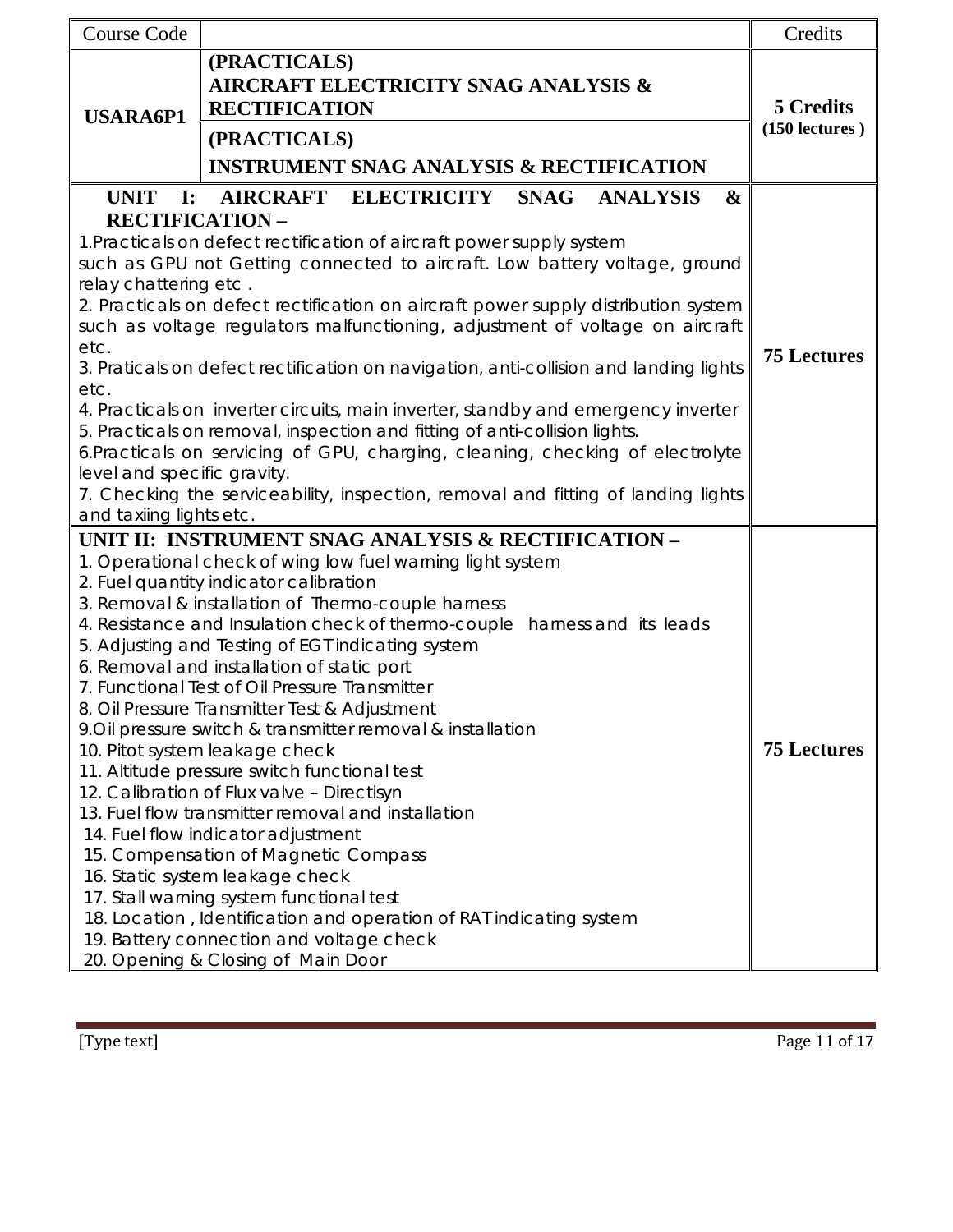| <b>Course Code</b>                                                 |                                                                                                                                                                                                                                                                                                                                                                                                                                                                                                                                                                                                                                                                                                                                                                                                                   | Credits                              |
|--------------------------------------------------------------------|-------------------------------------------------------------------------------------------------------------------------------------------------------------------------------------------------------------------------------------------------------------------------------------------------------------------------------------------------------------------------------------------------------------------------------------------------------------------------------------------------------------------------------------------------------------------------------------------------------------------------------------------------------------------------------------------------------------------------------------------------------------------------------------------------------------------|--------------------------------------|
| <b>USARA6P2</b>                                                    | (PRACTICALS)<br><b>DIGITAL ELECTRONICS &amp; COMPUTERS SNAG</b><br><b>ANALYSIS &amp; RECTIFICATION</b><br>(PRACTICALS)<br><b>RADIO NAVIGATION SNAG ANALYSIS &amp;</b><br><b>RECTIFICATION</b>                                                                                                                                                                                                                                                                                                                                                                                                                                                                                                                                                                                                                     | <b>5 Credits</b><br>$(160$ lectures) |
| <b>RECTIFICATION</b><br>provided in aircraft.<br>trouble shooting. | Unit I: DIGITAL ELECTRONICS SNAG ANALYSIS &<br>1. To verify the digital data transfer is valid and analyse if any defect is<br>detected using simulated testing.<br>2. To verify the ATC transponder code is valid and test the altimeter digital<br>encoding is correct using simulated test procedure.<br>3. To check operation of ELT and detect 15 digit code and also how to<br>proceed further for snag rectification, if necessary.<br>4. Snag rectification of digital radio altimeter system.<br>5. Avionic system check and repair using central maintenance computers<br>6. Carry out different programs on microprocessor 8085 computers and basic                                                                                                                                                    | <b>80 Lectures</b>                   |
| communication system.                                              | Unit II: RADIO NAVIGATION SNAG ANALYSIS & RECTIFICATION<br>1. Inspection/repair of aircraft equipment mounting racks, wiring.<br>2. Rectification of snag:- intermittent reception/ noisy reception<br>3. Testing procedure for ADF system of aircraft.<br>4. Procedure for testing emergency locator beacon<br>5. Operational check of instrument landing system<br>6. Operation test of aircraft Traffic control system<br>7. Operational check of DME (Distance Measuring Equipment) system.<br>8. Operation check of radio altimeter.<br>9. Operational check of Very High Frequency omni range (VOR) system.<br>10. Snag rectification:- Jamming of VHF channel.<br>11. Rectification of snag:- Audio low, intermittent, while testing/ using<br>12. Rectification of VHF transmission:- intermittent, poor. | <b>80 Lectures</b>                   |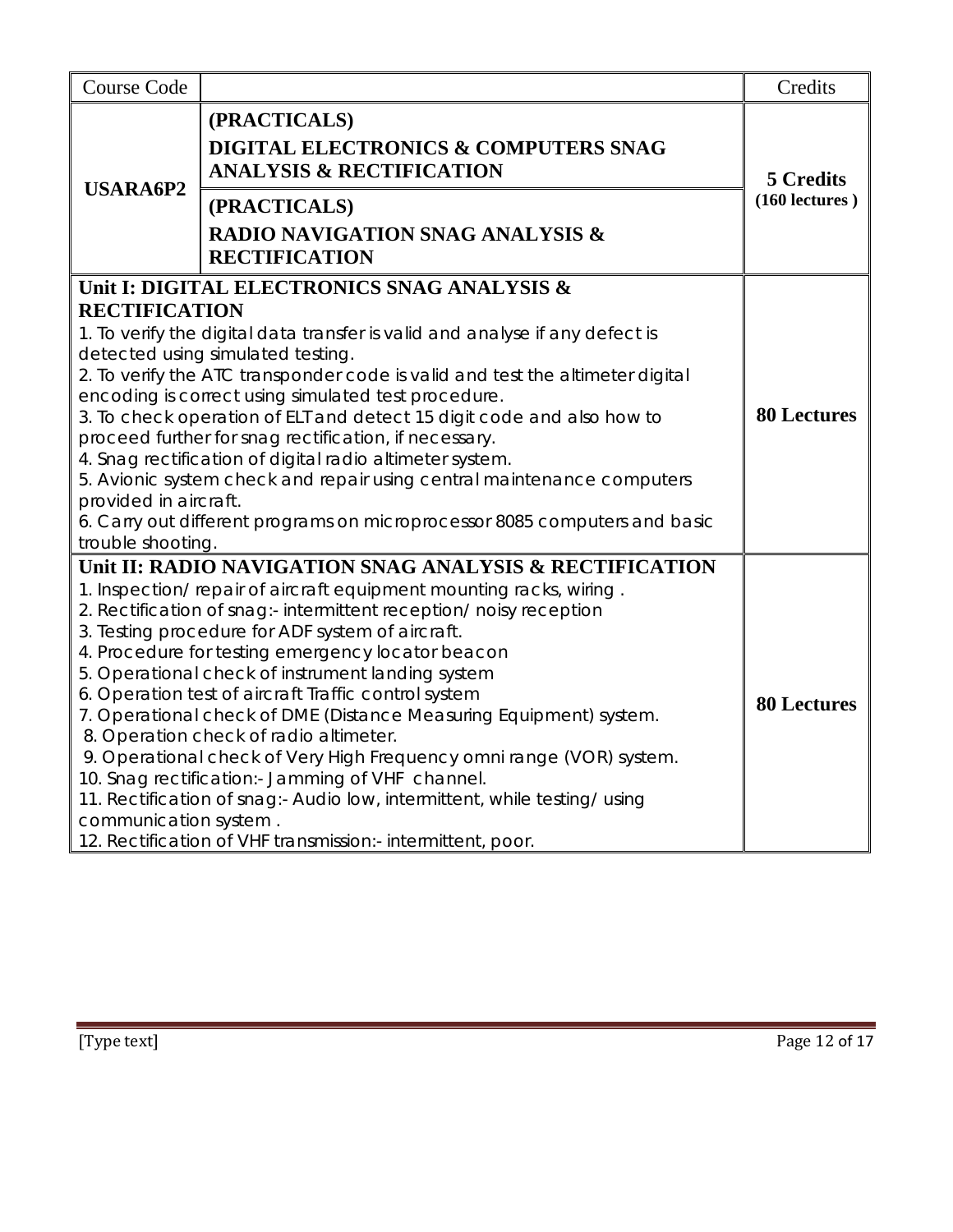| <b>USARA6P3</b> | (PRACTICALS)<br><b>GROUND HANDLING AND DOCUMENTATION</b>                                                                                                                                                                                                                                                                                                                                                                                                                                                                                                                                                                  | <b>4 Credit</b><br>$(120$ lectures) |
|-----------------|---------------------------------------------------------------------------------------------------------------------------------------------------------------------------------------------------------------------------------------------------------------------------------------------------------------------------------------------------------------------------------------------------------------------------------------------------------------------------------------------------------------------------------------------------------------------------------------------------------------------------|-------------------------------------|
|                 | 1) Name the various equipments and supports used for<br>a) Ground Handling<br>b) Ground support and<br>c) safety equipments<br>2) Enumerate the precaution needed for engine starting<br>3) What are engine<br>a) Hot Start<br>b) Hung Start<br>4) How is refueling done and various precautions required for<br>that<br>5) Describe servicing of oxygen system<br>6) Draw and explain different methods of mooring an a/c<br>7) Explain Taxing and the various signals for marshalling.<br>8) Draw and explain jacking of a/c<br>9) Explain how a/c handling is done in cold weather.<br>DOCUMENTATION OF ALL PRACTICALS | 120<br><b>lectures</b>              |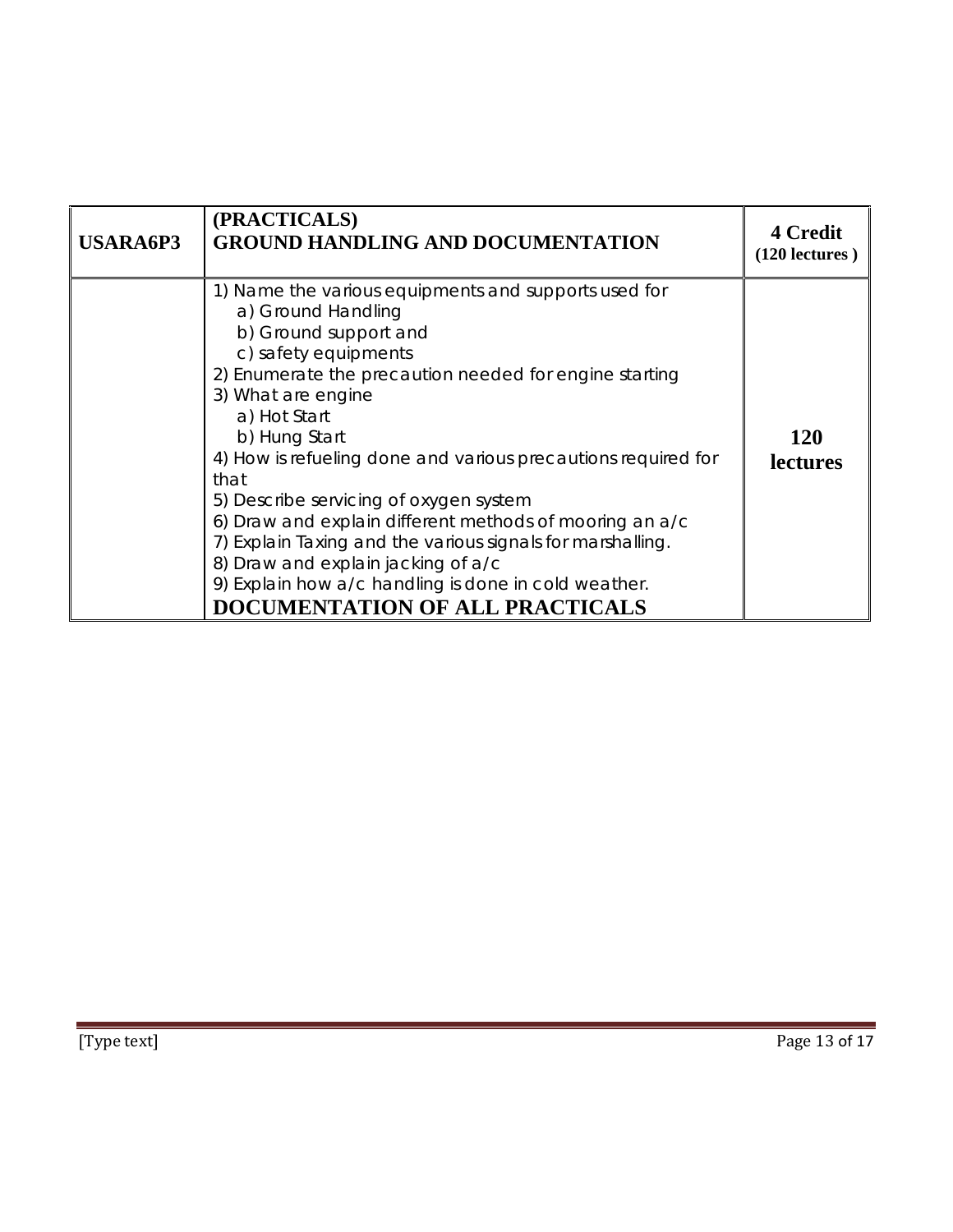# **SCHEME OF EXAMINATION**

|                                 |                                                                                             |              | <b>Theory</b>   |             | <b>Practical</b> |              | <b>Duration</b> |             |
|---------------------------------|---------------------------------------------------------------------------------------------|--------------|-----------------|-------------|------------------|--------------|-----------------|-------------|
| Course<br>Code                  | <b>Title of the Course</b>                                                                  | Writt<br>en  | <b>Internal</b> | Sem.<br>End | <b>Internal</b>  | <b>Total</b> | Written         | Sem.<br>End |
| <b>USARA</b>                    | <b>AIRCRAFT</b><br><b>ELECTRICITY SNAG</b><br>ANALYSIS &<br><b>RECTIFICATION</b>            | 60           | 40              |             |                  | 100          | 2 Hrs.          |             |
| 601                             | <b>INSTRUMENT SNAG</b><br><b>ANALYSIS &amp;</b><br><b>RECTIFICATION</b>                     |              |                 |             |                  |              |                 |             |
| <b>USARA</b>                    | <b>DIGITAL</b><br><b>ELECTRONICS SNAG</b><br><b>ANALYSIS &amp;</b><br><b>RECTIFICATION</b>  | 60           | 40<br>100       | $- -$       | 2 Hrs.           |              |                 |             |
| 602                             | <b>RADIO NAVIGATION</b><br><b>SNAG ANALYSIS &amp;</b><br><b>RECTIFICATION</b>               |              |                 |             |                  |              |                 |             |
| <b>USARA</b><br>603             | <b>GROUND HANDLING</b><br><b>AND</b><br><b>DOCUMENTATION</b>                                | 60           | 40              |             |                  | 100          | 2 Hrs.          |             |
| <b>USARA</b>                    | <b>AIRCRAFT</b><br><b>ELECTRICITY SNAG</b><br><b>ANALYSIS &amp;</b><br><b>RECTIFICATION</b> |              | --              | 100         | --               | 100          |                 | 4 Hrs.      |
| 6P1                             | <b>INSTRUMENT SNAG</b><br><b>ANALYSIS &amp;</b><br><b>RECTIFICATION</b>                     |              |                 |             |                  |              |                 |             |
| <b>USARA</b><br>6P <sub>2</sub> | <b>DIGITAL</b><br><b>ELECTRONICS SNAG</b><br>ANALYSIS &<br><b>RECTIFICATION</b>             |              |                 | 100         |                  | 100          |                 | 4 Hrs.      |
|                                 | <b>RADIO NAVIGATION</b><br><b>SNAG ANALYSIS &amp;</b><br><b>RECTIFICATION</b>               |              |                 |             |                  |              |                 |             |
| <b>USARA</b><br>6P3             | <b>GROUND</b><br><b>HANDLING AND</b><br><b>DOCUMENTATION</b>                                |              |                 | 200         |                  | 200          |                 | 6 Hrs       |
|                                 |                                                                                             | <b>Total</b> |                 |             |                  | 700          |                 |             |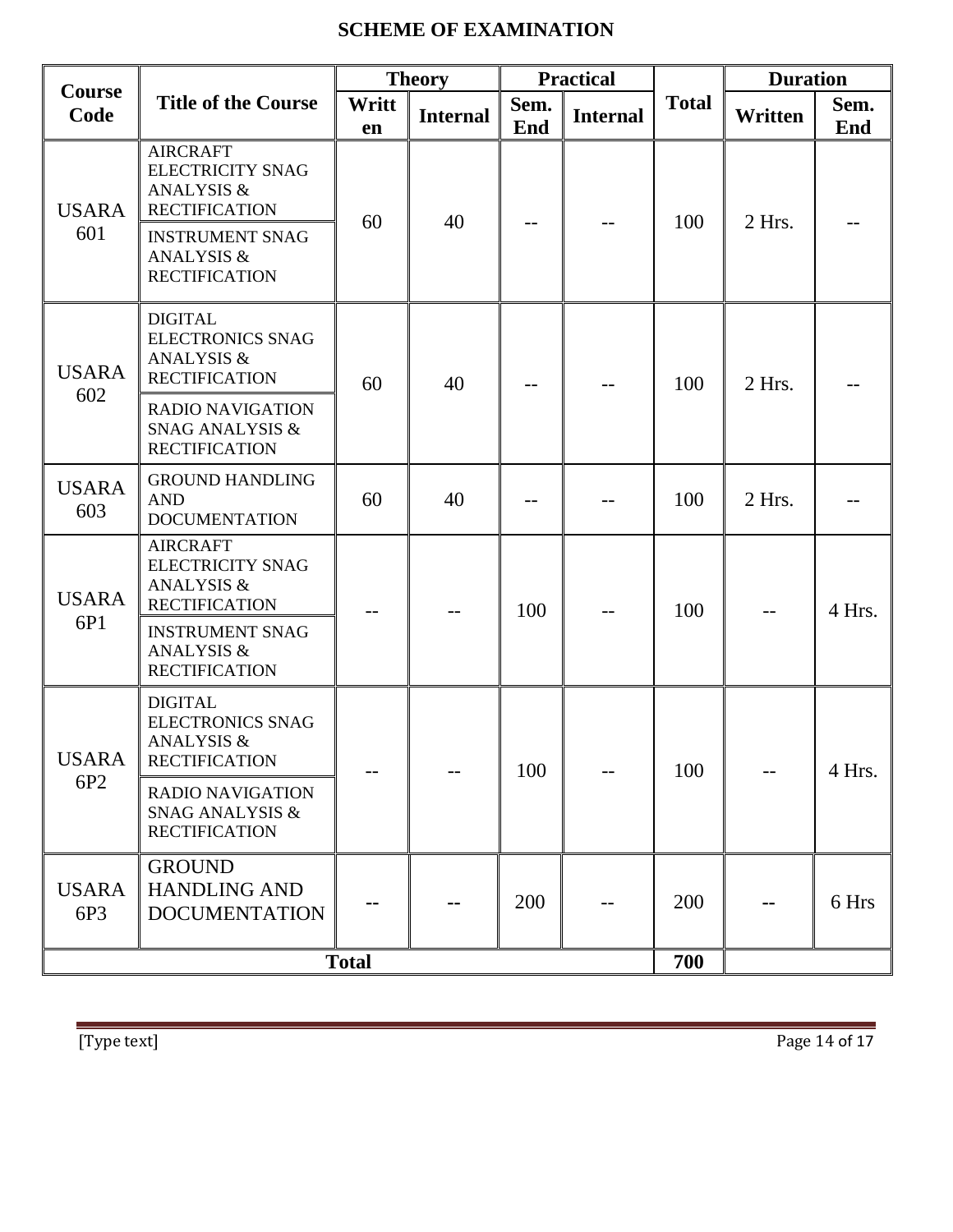# **EVALUATION PATTERN**

# **Theory Evaluation**

| <b>Internal</b> | <b>Semester End</b> | <b>Duration</b> | <b>Marks</b> |
|-----------------|---------------------|-----------------|--------------|
| 40Marks         | 60 Marks            | 2 Hrs           | 100          |

# **Internal Evaluation - For Theory**

| <b>Sr</b>      | Particulars                                                                 | <b>Marks</b> |
|----------------|-----------------------------------------------------------------------------|--------------|
| N <sub>o</sub> |                                                                             |              |
|                | One Class Test/Case Study/Online examination conducted in the given         | 20 Marks     |
|                | semester.                                                                   |              |
| 2.             | One Assignment based in curriculum to be assessed by the teacher concerned. | 10 Marks     |
| 3.             | Active participation in routine class instructional deliveries.             | 05 Marks     |
| 4.             | Overall conduct as a responsible learner, communication and leadership      | 05 Marks     |
|                | qualities in organizing related academic activities.                        |              |

# **Semester End - Exam**

#### **In Each Paper**

| Q. No.       | Unit  | <b>Max Marks</b> | <b>Marks with Internal</b><br>Option |
|--------------|-------|------------------|--------------------------------------|
|              |       | 15               | 30                                   |
|              |       |                  | 30                                   |
|              |       | 15               | 30                                   |
|              | 1,2,3 | 15               | 30                                   |
| <b>Total</b> |       |                  | 120                                  |

**All Questions Compulsory**